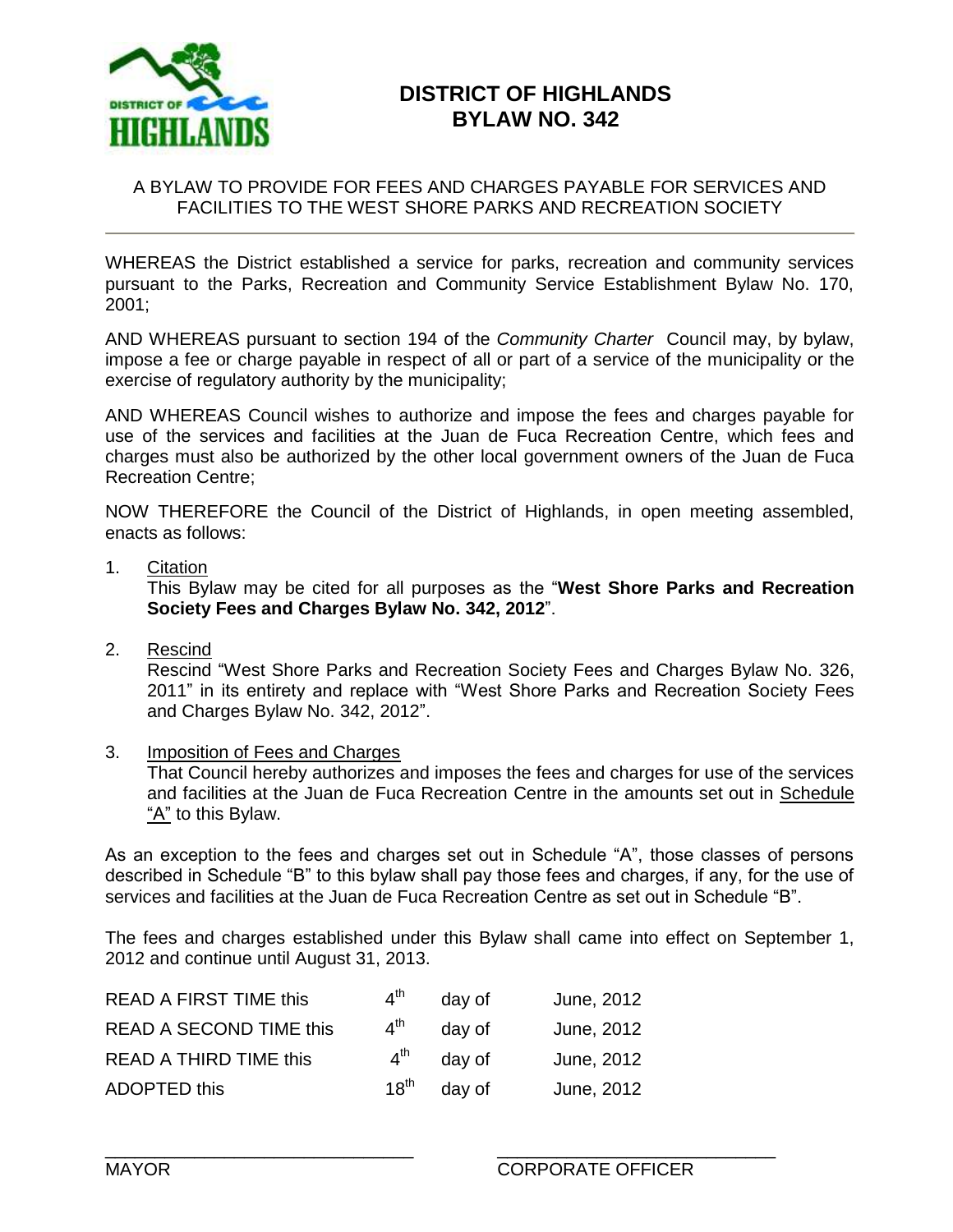# **SCHEDULE "A" to Bylaw No. 342**

[For Juan de Fuca Recreation Centre located at 1767 Island Highway, Victoria, B.C. V9B 1J1]

# **FEES AND CHARGES September 1, 2012 to August 31, 2013**

| DROP- IN FEES (swim, skate, weight room, fitness classes)<br>All Drop-in admissions include applicable taxes. All passes have applicable taxes added at the time of |                  |                                                                                    |  |
|---------------------------------------------------------------------------------------------------------------------------------------------------------------------|------------------|------------------------------------------------------------------------------------|--|
| purchase.                                                                                                                                                           |                  |                                                                                    |  |
| <b>Adult</b>                                                                                                                                                        | Single Admission | \$6.25                                                                             |  |
| $(19 - 54)$                                                                                                                                                         | 10x              | $$50.22 + tax$                                                                     |  |
|                                                                                                                                                                     | 20x              | $$89.29 + tax$                                                                     |  |
|                                                                                                                                                                     | 1 month          | $$51.27 + tax$                                                                     |  |
|                                                                                                                                                                     | 3 month          | $$130.49 + tax$                                                                    |  |
|                                                                                                                                                                     | 12 month         | $$365.18 + tax$                                                                    |  |
|                                                                                                                                                                     |                  |                                                                                    |  |
| <b>Senior</b>                                                                                                                                                       | Single Admission | \$4.60                                                                             |  |
| $(55$ plus)                                                                                                                                                         | 10x              | $36.96 + tax$                                                                      |  |
|                                                                                                                                                                     | 20x              | $65.71 + tax$                                                                      |  |
|                                                                                                                                                                     |                  |                                                                                    |  |
| <b>Student</b>                                                                                                                                                      | Single Admission | \$4.60                                                                             |  |
| $(13 - 18)$                                                                                                                                                         | 10x              | $36.96 + tax$                                                                      |  |
|                                                                                                                                                                     | 20x              | $65.71 + tax$                                                                      |  |
|                                                                                                                                                                     |                  |                                                                                    |  |
| <b>Child</b>                                                                                                                                                        | Single Admission | \$3.25                                                                             |  |
| $(6 - 12)$                                                                                                                                                          | 10x              | $26.12 + tax$                                                                      |  |
|                                                                                                                                                                     | 20x              | $46.43 + tax$                                                                      |  |
|                                                                                                                                                                     |                  |                                                                                    |  |
| <b>Family</b>                                                                                                                                                       | Single Admission | \$12.50                                                                            |  |
| (Max. 5)                                                                                                                                                            | 10x              | $100.45 + tax$                                                                     |  |
|                                                                                                                                                                     | 6 month          | $401.79 + tax$                                                                     |  |
|                                                                                                                                                                     | 12 month         | $803.57 + tax$                                                                     |  |
|                                                                                                                                                                     |                  |                                                                                    |  |
| <b>Child Minding</b>                                                                                                                                                | per 75 min       | \$3.00                                                                             |  |
|                                                                                                                                                                     | 10x              | $26.79 + tax$                                                                      |  |
|                                                                                                                                                                     |                  | <b>INDOOR RENTAL FEES</b>                                                          |  |
|                                                                                                                                                                     |                  | Fees Effective: September 4, 2012 to September 2, 2013                             |  |
|                                                                                                                                                                     |                  | (All Fees Subject to Applicable Taxes)                                             |  |
| <b>Small Rooms include:</b>                                                                                                                                         |                  | ROOMS: (per hour unless noted) (In alignment with SD62 fees where noted)           |  |
|                                                                                                                                                                     |                  |                                                                                    |  |
| Rooms 201-202 and Centennial Centre Rooms                                                                                                                           |                  | Boardroom, Gllangcolme, Spinnaker, Upper and Lower Clubhouse, JdF Seniors Centre - |  |
| Non-profit Adult / Community (In alignment with SD62)                                                                                                               |                  | \$23.00                                                                            |  |
| Non-profit Youth / Community (In alignment with SD62)                                                                                                               |                  | \$13.00                                                                            |  |
|                                                                                                                                                                     |                  |                                                                                    |  |
| Birthday Party Room Rental (Charge per/hr with a 2hr min rental)                                                                                                    |                  | \$56.00                                                                            |  |
| Commercial (Charge per/hr with a 2hr min rental)                                                                                                                    |                  | \$30.00                                                                            |  |
|                                                                                                                                                                     |                  |                                                                                    |  |
| <b>Clubhouse &amp; Fieldhouse Changerooms</b>                                                                                                                       |                  |                                                                                    |  |
| Non-profit Adult / Community                                                                                                                                        |                  | \$12.00                                                                            |  |
| Non-profit Youth / Community                                                                                                                                        |                  | \$9.00                                                                             |  |
|                                                                                                                                                                     |                  |                                                                                    |  |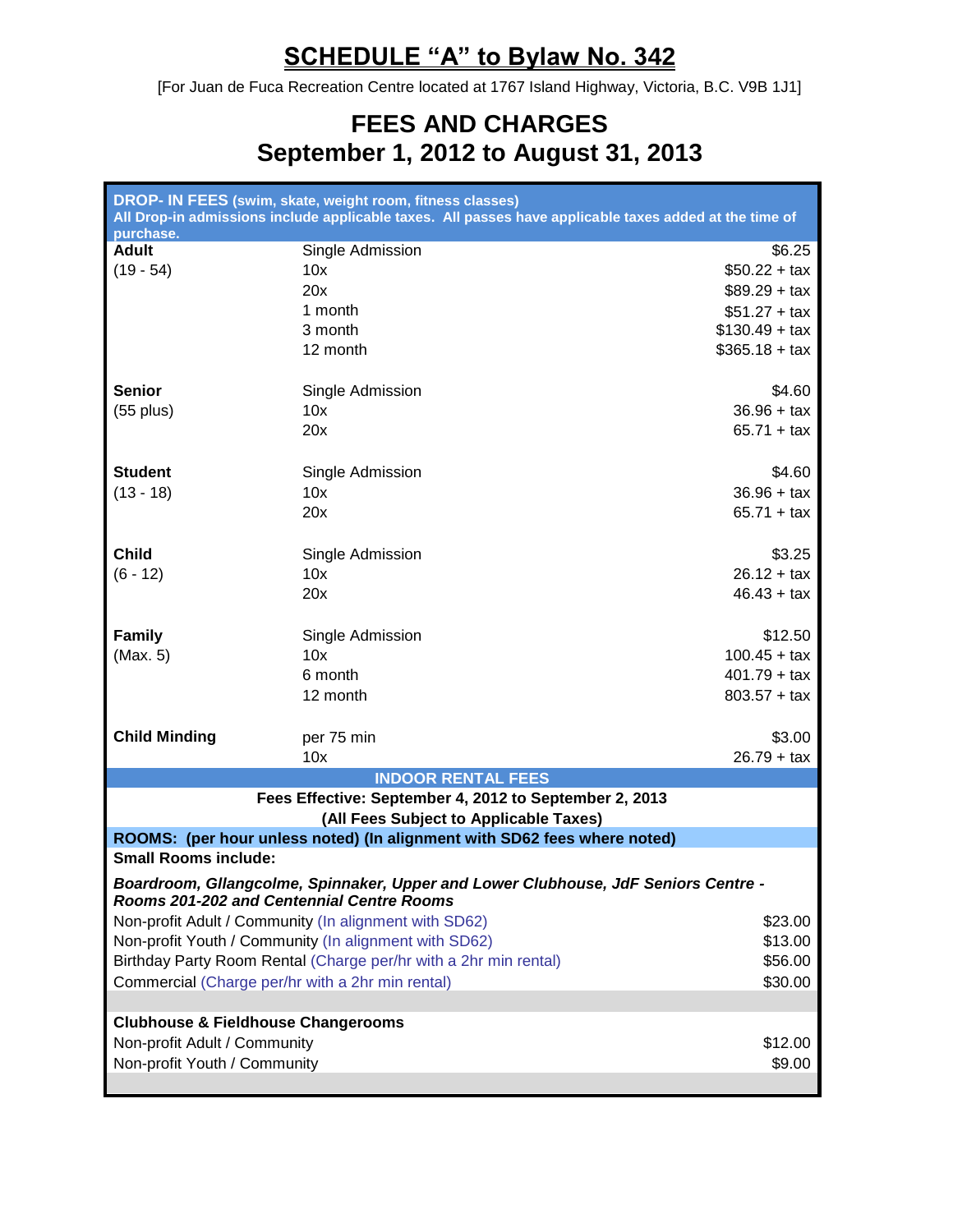# **SCHEDULE "A" to Bylaw No. 342 continued....**

| <b>INDOOR RENTAL FEES</b>                                                                        |          |  |
|--------------------------------------------------------------------------------------------------|----------|--|
| Fees Effective: September 4, 2012 to September 2, 2013<br>(All Fees Subject to Applicable Taxes) |          |  |
| ROOMS: (per hour unless noted) (In alignment with SD62 fees where noted)                         |          |  |
| Large Rooms include:                                                                             |          |  |
| Lookout Lounge, Galleon Room, Kinsmen Fieldhouse, JDF's Seniors Hall and Room 101                |          |  |
| Non-profit Adult / Community (In alignment with SD62)                                            | \$30.00  |  |
| Non-profit Youth / Community (In alignment with SD62)                                            | \$23.00  |  |
| Commercial /Weddings with catering daily                                                         | Lease    |  |
| Commercial/Weddings with catering - hourly (per hour with 2hr min)                               | Lease    |  |
| Commercial no catering - hourly (per hour with 2hr min)                                          | 39.10    |  |
| Commercial no catering - daily                                                                   | 312.60   |  |
| <b>Swimming Pool (no guard)</b>                                                                  |          |  |
| Adult Commercial (ie Scuba)                                                                      | \$187.00 |  |
| Youth Commercial/Swim Clubs                                                                      | \$82.00  |  |
|                                                                                                  |          |  |
| <b>ARENA FACILITIES</b>                                                                          |          |  |
| Fees Effective: September 4, 2012 to September 2, 2013                                           |          |  |
| (All Fees Subject to Applicable Taxes)                                                           |          |  |
| JdF/Bear Mountain Arena/Curling Rink - Ice                                                       |          |  |
| Rates per hour unless otherwise noted                                                            |          |  |
| Ice - Adult prime time*                                                                          | \$206.80 |  |
| Ice - Adult non-prime**                                                                          | \$148.30 |  |
| Ice - Midnight Rate (midnight to 6 am)                                                           | \$101.40 |  |
| Ice - Youth prime time*                                                                          | \$112.40 |  |
| Ice - Youth non-prime**                                                                          | \$91.80  |  |
| Ice - School District #62 Hockey Academy                                                         | \$91.80  |  |
| Ice - Commercial Prime Time                                                                      | \$214.60 |  |
| Victoria Grizzlies - Games and Practices                                                         | Lease    |  |
| Westshore Wolves Jr B - Games and Practices                                                      | Lease    |  |
| Skate Rentals (tax incl)                                                                         | \$3.00   |  |
| Lesson - Skate Rental 10 Punch pass                                                              | \$15.00  |  |
| <b>School Groups (District #62)</b>                                                              |          |  |
| 1-50 Participants                                                                                | \$67.80  |  |
| 51-100 Participants                                                                              | \$100.40 |  |
| <b>Skate Rentals</b>                                                                             | \$1.50   |  |
| JdF/Bear Mountain Arena/Curling Rink - Dry Floor                                                 |          |  |
| Arena Dry Floor - Adult                                                                          | \$70.00  |  |
| Arena Dry Floor - Youth                                                                          | \$47.50  |  |
| Curling Rink Dry Floor - Adult                                                                   | \$70.00  |  |
| Curling Rink Dry Floor - Youth<br>Victoria Sr. Shamrocks - Games and Practices                   | \$47.50  |  |
|                                                                                                  | Lease    |  |
| Victoria Jr. Shamrocks - Games and Practices                                                     | Lease    |  |
| * Prime: M-F 6:00am - 8:00am, 4:00pm - 11:30 pm/Sat & Sun 6:00am - 11:30pm                       |          |  |
| **Non-Prime: M-F 8:00am - 4:00pm & 11:30pm - Midnight/Sat & Sun 11:30pm - Midnight               |          |  |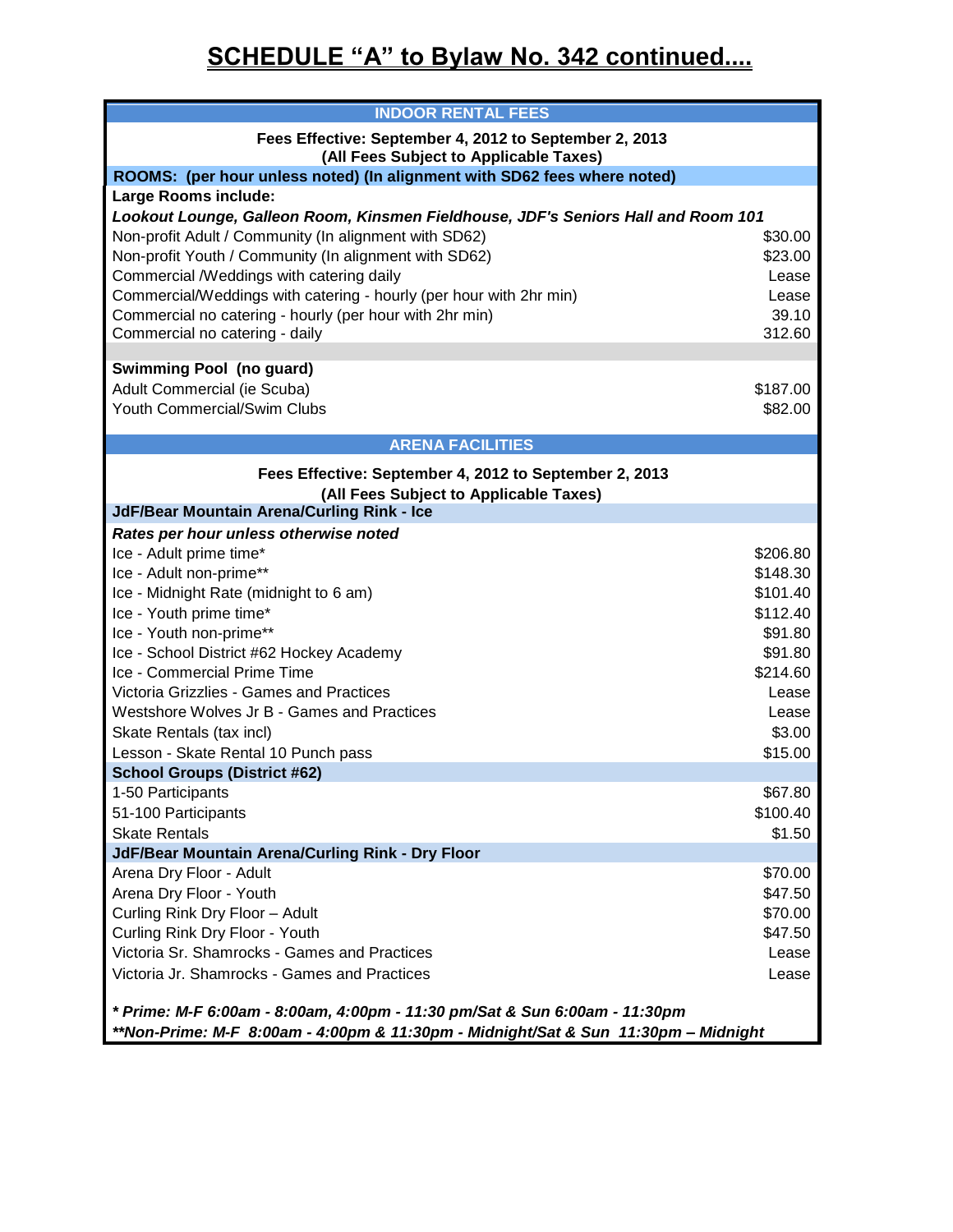# **SCHEDULE "A" to Bylaw No. 342 continued....**

| <b>ARENA FACILITIES</b>                                                                          |            |  |  |
|--------------------------------------------------------------------------------------------------|------------|--|--|
| Fees Effective: September 4, 2012 to September 2, 2013<br>(All Fees Subject to Applicable Taxes) |            |  |  |
| JdF/Bear Mountain Arena/Curling Rink - Special Events (not including Arena Sports Tournaments)   |            |  |  |
| JdF Arena Full Day (24 hrs) - Community Group                                                    | \$926.20   |  |  |
| JdF Arena Full Day (24 hrs) - Commercial***                                                      | \$1,852.40 |  |  |
| Bear Mountain Arena Full Day (24 hrs) - Community Group***                                       | \$1,852.40 |  |  |
| Bear Mountain Arena Full Day (24 hrs) - Commercial                                               | Lease      |  |  |
| Curling Rink Full Day (24 hrs) - Community Group                                                 | \$926.20   |  |  |
| Curling Rink Full Day (24 hrs) - Commercial***                                                   | \$1,852.40 |  |  |
| *** Move/In Out days for full day rentals will be 50% of the base rate                           |            |  |  |
| Fees do not include cost for conversion of ice to dry or dry to ice if required                  |            |  |  |
|                                                                                                  |            |  |  |
| <b>Juan de Fuca Curling Rink - Curling</b><br>Ice Youth (per person)                             | \$34.00    |  |  |
| Ice Day time -1 sheet (2 hours)                                                                  | \$48.00    |  |  |
| Ice Day time - 8 sheets (2 hours)                                                                | \$384.00   |  |  |
| Ice Night, Mini Spiel, Misc - 1 sheet (2 hours)                                                  | \$75.00    |  |  |
| Ice Night, Mini Spiel, Misc - 8 sheets (2 hours)                                                 | \$600.00   |  |  |
| Inter-Club - 1 sheet (2 hours)                                                                   | \$27.00    |  |  |
| Inter-Club - 8 sheets (2 hours)                                                                  | \$216.00   |  |  |
| CR (Curling Club) Bonspiel (1 evening, 2 days))                                                  | \$708.00   |  |  |
| Jr. Bonspiel (2 days)                                                                            | \$327.00   |  |  |
| Equipment Rental - Other Fees (plus applicable taxes)                                            |            |  |  |
| Fees Effective: September 4, 2012 to September 2, 2013                                           |            |  |  |
| Indoor/Outdoor Electricity ((per 100 amp service/per hour) not including                         |            |  |  |
| labour as needed)                                                                                | \$6.00     |  |  |
| Garbage (per 6 yard bin) (Cost recovered for extra waste removal)                                | \$102.00   |  |  |
| Garbage Removal Wage Recovery (per day)                                                          | \$32.00    |  |  |
| Forklift with Operator (per hour)                                                                | \$62.42    |  |  |
| Bleachers (each per day) (Rental only, not including labour and transport)                       | \$12.25    |  |  |
| Recycling Cans (up to 4 cans) - Portable (Delivered - Client sets up)                            | \$14.00    |  |  |
| Garbage Cans (up to 8 cans) - Portable (Delivered - Client sets up)                              | \$14.00    |  |  |
| Tables (each/1 day) (Delivered - Client sets up)                                                 | \$7.90     |  |  |
| Tables (each/2 day) (Delivered - Client sets up)                                                 | \$10.00    |  |  |
| Tables (each/3 or more days) (Delivered - Client sets up)                                        | \$12.00    |  |  |
| Chairs (each/ 1 day) (Delivered - Client sets up)                                                | \$0.77     |  |  |
| Chairs (each/2 days) (Delivered - Client sets up)                                                | \$1.00     |  |  |
| Chairs (each/3 or more days) (Delivered - Client sets up)                                        | \$1.25     |  |  |
| Flipchart with Paper (each)                                                                      | \$5.60     |  |  |
| Podium (each)                                                                                    | \$5.60     |  |  |
| Screen (each)                                                                                    | \$5.60     |  |  |
| Overhead Projector (with Screen) (each)                                                          | \$12.20    |  |  |
| TV with DVD on cart (each)                                                                       | \$12.20    |  |  |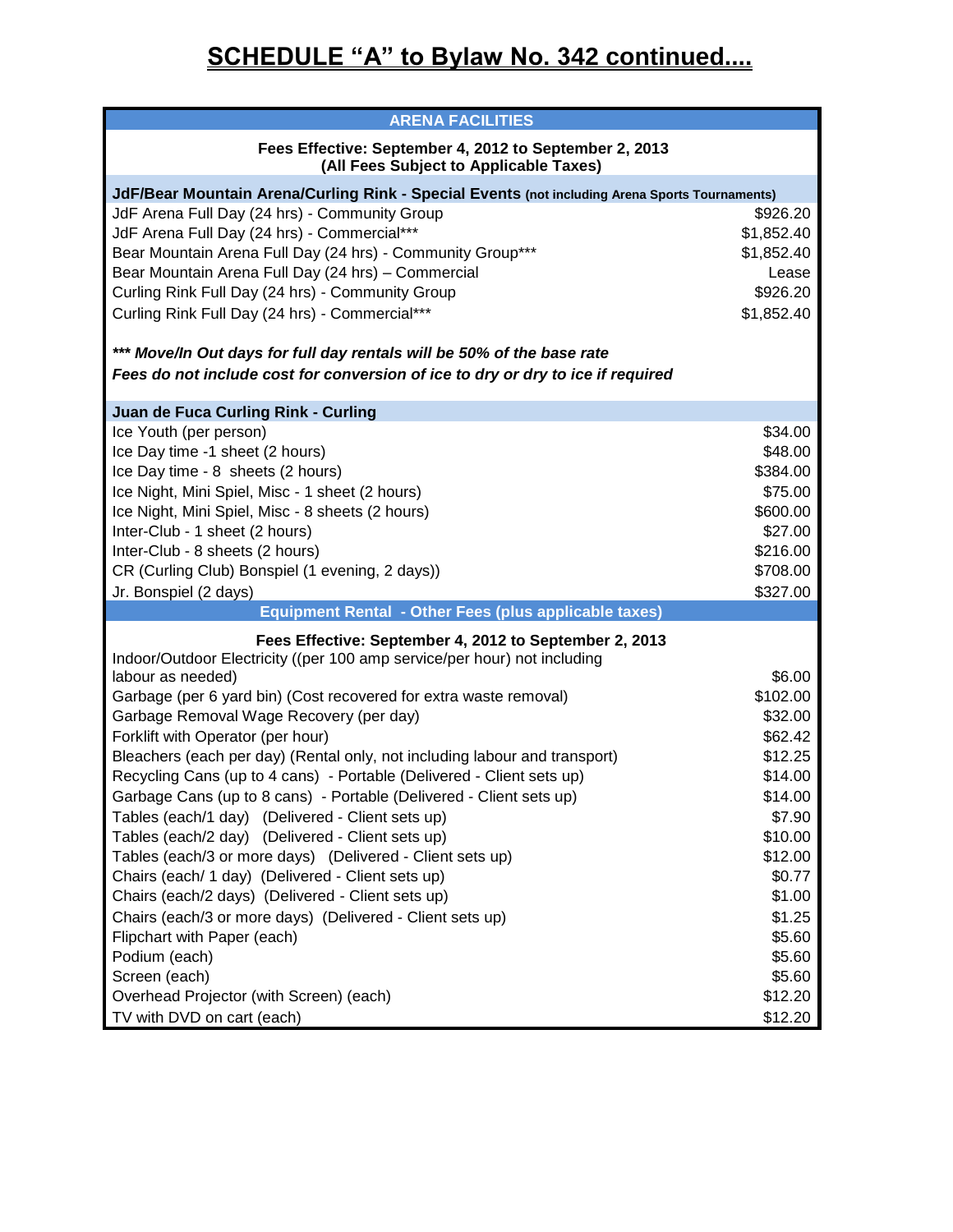| <b>OUTDOOR FACILITIES</b>                                                              |         |  |  |
|----------------------------------------------------------------------------------------|---------|--|--|
| (All Fees subject to applicable taxes)                                                 |         |  |  |
| Fees Effective: September 4, 2012 to September 2, 2013                                 |         |  |  |
| Sand Volleyball Courts/Tennis Courts (per court, per hour)                             |         |  |  |
| Youth                                                                                  | \$6.90  |  |  |
| Adult                                                                                  | \$13.80 |  |  |
| Commercial - Youth                                                                     | \$14.00 |  |  |
| Commercial - Adult                                                                     | \$28.00 |  |  |
| <b>BMX Track</b>                                                                       | Lease   |  |  |
| Ball Diamonds (per diamond per hour - minimum 2 hour rental)                           |         |  |  |
| Youth                                                                                  | \$6.90  |  |  |
| Adult                                                                                  | \$13.80 |  |  |
| Commercial - Youth                                                                     | \$14.00 |  |  |
| Commercial - Adult                                                                     | \$28.00 |  |  |
| Playing Fields (per field per hour - minimum 2 hour rental) & Skateboard Park<br>Youth | \$6.90  |  |  |
| Adult                                                                                  | \$13.80 |  |  |
| Commercial - Youth                                                                     | \$28.00 |  |  |
| Commercial - Adult                                                                     | Lease   |  |  |
| Lights - Field 1 & 3 - Youth & Adult***                                                | \$13.90 |  |  |
| Lights - Field 2 - Youth and Adult                                                     | \$27.80 |  |  |
|                                                                                        |         |  |  |
| <b>Jogging Track</b>                                                                   | No Fee  |  |  |
| Lacrosse Box (per hour)<br>Youth                                                       | \$6.90  |  |  |
| Adult                                                                                  | \$13.80 |  |  |
| Commercial - Youth                                                                     | \$14.00 |  |  |
| Commercial - Adult                                                                     | \$28.00 |  |  |
|                                                                                        |         |  |  |
| <b>Lights - Lacrosse Box</b>                                                           | \$7.15  |  |  |
| <b>Lawn Bowling</b>                                                                    | Lease   |  |  |
| <b>Picnic Shelter (per hour)</b>                                                       | \$10.00 |  |  |
| *** Field 1 & 3 are partially lit so are 50% of Field 2 light fee                      |         |  |  |
| Lights can be booked in 1/2 hour blocks at 50% of rate.                                |         |  |  |
| <b>GOLF COURSE</b>                                                                     |         |  |  |
| <b>GREEN FEES AND RENTALS (inclusive of taxes)</b>                                     |         |  |  |
| Summer April 1- September 30                                                           |         |  |  |
| Child/Youth                                                                            | \$9.75  |  |  |
| Adult                                                                                  | \$14.25 |  |  |
| Family**                                                                               | \$38.00 |  |  |
| <b>Extra Rounds</b>                                                                    | \$10.00 |  |  |
| <b>Winter October-March 31</b>                                                         |         |  |  |
| Child/Youth                                                                            | \$9.75  |  |  |
| Adult                                                                                  | \$10.00 |  |  |
| Family**                                                                               | \$38.00 |  |  |
| <b>Extra Rounds</b>                                                                    | \$10.00 |  |  |
| <b>Club Rentals</b>                                                                    | \$7.25  |  |  |
| <b>Cart Rentals</b>                                                                    | \$4.75  |  |  |
| **Family rate includes 4 people with 2 adults maximum                                  |         |  |  |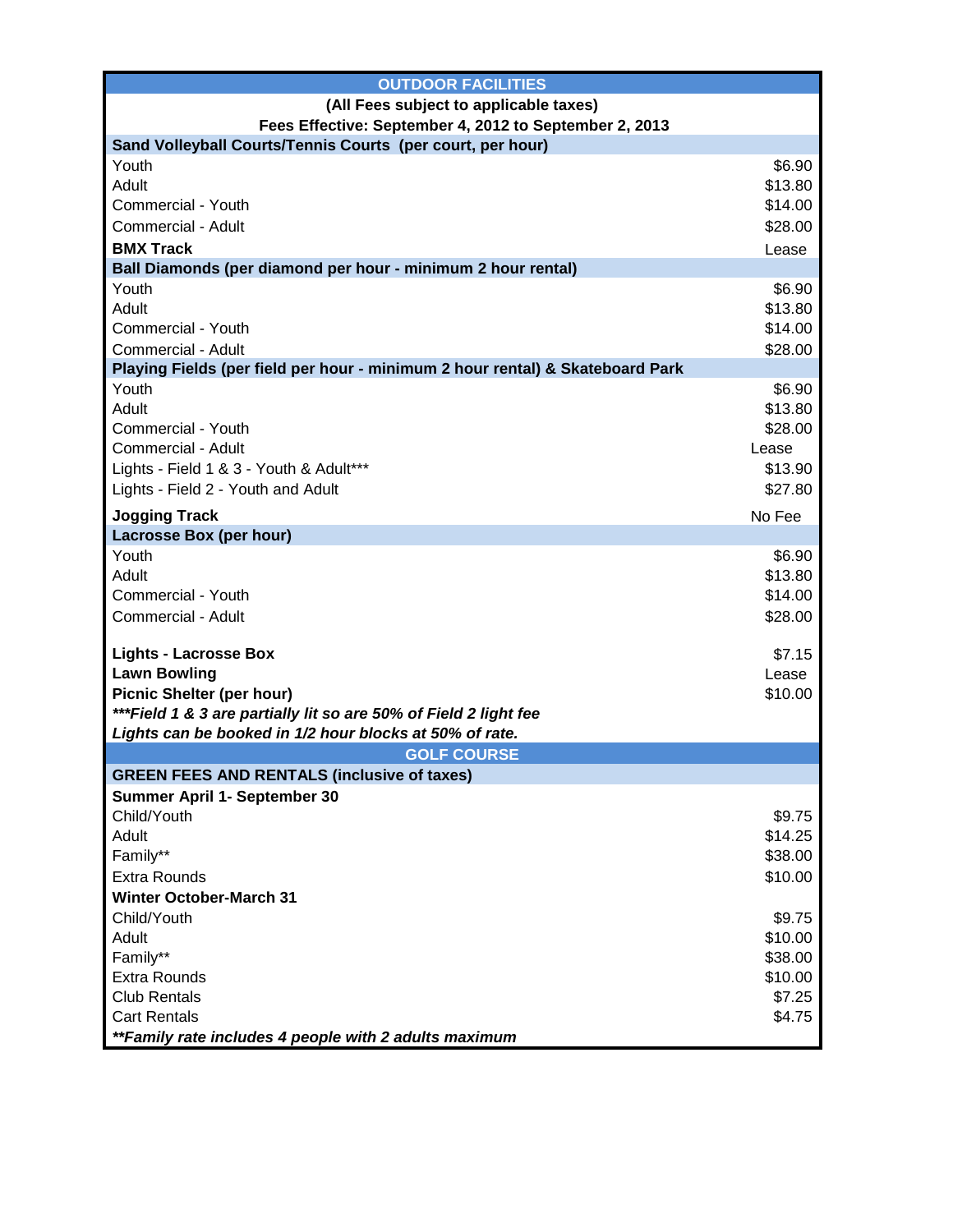# **SCHEDULE "B" to Bylaw No. 342**

| <b>PERSONNEL – EMPLOYEE BENEFITS</b>                                                           | ີ<br>J |
|------------------------------------------------------------------------------------------------|--------|
| Facility Passes and Golf Privileges for Staff, Board Members and<br><b>Municipal Employees</b> | 3.5.4  |

## **POLICY:**

As part of a health and wellness plan for staff, board members and municipal employees, the Society provides access to the use of it's recreational facilities.

## **PURPOSE:**

To provide administrative guidelines for the assignment of facility use and golf privileges to the Staff of the Juan de Fuca Recreation Centre; Members of the Society's Board of Directors; and Employees of the City of Colwood, the City of Langford, the Districts of Highlands and Metchosin, and the Town of View Royal. "Facility Use" means free access to the weight room, swimming pool, skating rink and some drop-in fitness classes. All Staff are required to have Staff ID Cards as a requirement of their employment. These ID Cards will also permit access for facility use and golf privileges. Staff ID Cards are processed through the Front Reception desk during normal hours of operation.

# **PROCEDURE:**

#### **BOARD MEMBERS**

Facility use privileges will be assigned at no cost to the *Board member and his/her immediate family.* For this purpose, "*immediate family*" will be considered as:

- ❖ the Board member
- $\cdot \cdot$  the Board member's spouse/partner living in the same household

 $\div$  the Board member's dependent children (under the age of 19 years) living at home. Board Members' facility use privileges will be based on their terms of office (ie: from January to December of each calendar year for the duration of their term.) Board Members and their families will require ID Cards to access these privileges. ID Cards are processed through the Front Reception desk during normal hours of operation.

#### **AUXILIARY EMPLOYEES**

Auxiliary Employees *(employee only)* are entitled to facility use privileges for the duration of their employment with the Society. These privileges will not normally extend beyond one season/session at a time.